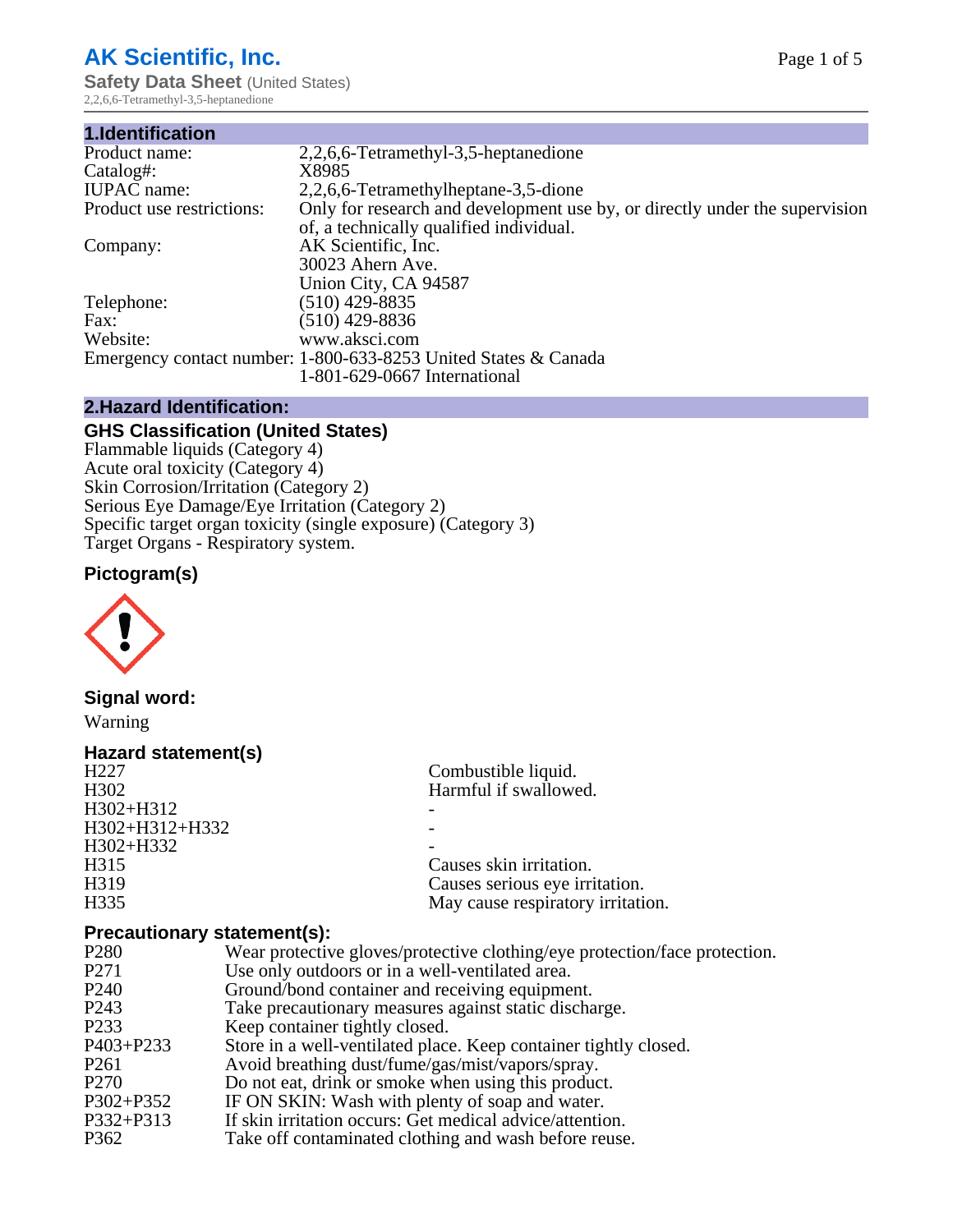|                  | P305+P351+P338 IF IN EYES: Rinse cautiously with water for several minutes. Remove contact lenses, |
|------------------|----------------------------------------------------------------------------------------------------|
|                  | if present and easy to do. Continue rinsing.                                                       |
| P337+P313        | If eye irritation persists: Get medical advice/attention.                                          |
|                  | P301+P310+P330 If swallowed: Immediately call a poison center or doctor. Rinse mouth.              |
|                  | P301+P312+P330 If swallowed: Call a poison center or doctor if you feel unwell. Rinse mouth.       |
|                  | P301+P330+P331 IF SWALLOWED: Rinse mouth. Do NOT induce vomiting.                                  |
| P330             | Rinse mouth.                                                                                       |
| P374             | Fight fire with normal precautions from a reasonable distance.                                     |
| P405             | Store locked up.                                                                                   |
| P402+P404        | Store in a dry place. Store in a closed container.                                                 |
| P404             | Store in a closed container.                                                                       |
| P403+P235        | Store in a well-ventilated place. Keep cool.                                                       |
| P <sub>503</sub> | Notice to users: Disposal restrictions apply.                                                      |
| <b>P501</b>      | Dispose of contents/container to an approved waste disposal plant.                                 |

## **Hazards not otherwise classified (HNOC) or not covered by GHS:**

None

| 3. Composition/Information on Ingredients |  |
|-------------------------------------------|--|
|                                           |  |

| Synonyms: | Not available. |
|-----------|----------------|
| CAS#:     | 1118-71-4      |
| Purity:   | 98% (GC)       |
| EC:       | 214-268-3      |
|           |                |

## **4. First Aid Measures**

**General Information:** Immediately remove any clothing contaminated by the product. Move out of dangerous area. Consult a physician and show this safety data sheet.

**Inhalation:** Move person to fresh air. If not breathing, give artificial respiration. If breathing is difficult, give oxygen. Obtain medical aid.

**Skin contact:** Immediately flush skin with running water for at least 15 minutes while removing contaminated clothing and shoes. Wash clothing before reuse. Obtain medical aid immediately.

**Eye contact:** Immediately flush open eyes with running water for at least 15 minutes. Obtain medical aid immediately.

**Ingestion:** Do NOT induce vomiting without medical advice. Rinse mouth with water. Never administer anything by mouth to an unconscious person. Obtain medical aid immediately.

**Most important symptoms and effects, both acute and delayed:** No further information available. Please see sections 2 and 11.

**Indication of any immediate medical attention and special treatment needed:** No further information available.

### **5. Fire Fighting Measures**

**Suitable extinguishing media:** Use water spray, dry chemical, carbon dioxide, or chemical foam. **Specific hazards arising from the chemical:** Carbon oxides.

**Advice for firefighters:** As in any fire, wear a NIOSH-approved or equivalent, pressure-demand, self-contained breathing apparatus and full protective gear. During a fire, irritating and highly toxic gases may be generated by thermal decomposition or combustion.

## **6. Accidental Release Measures**

**Personal precautions, protective equipment and emergency procedures:** Wear protective equipment and keep unprotected personnel away. Ensure adequate ventilation. Remove all sources of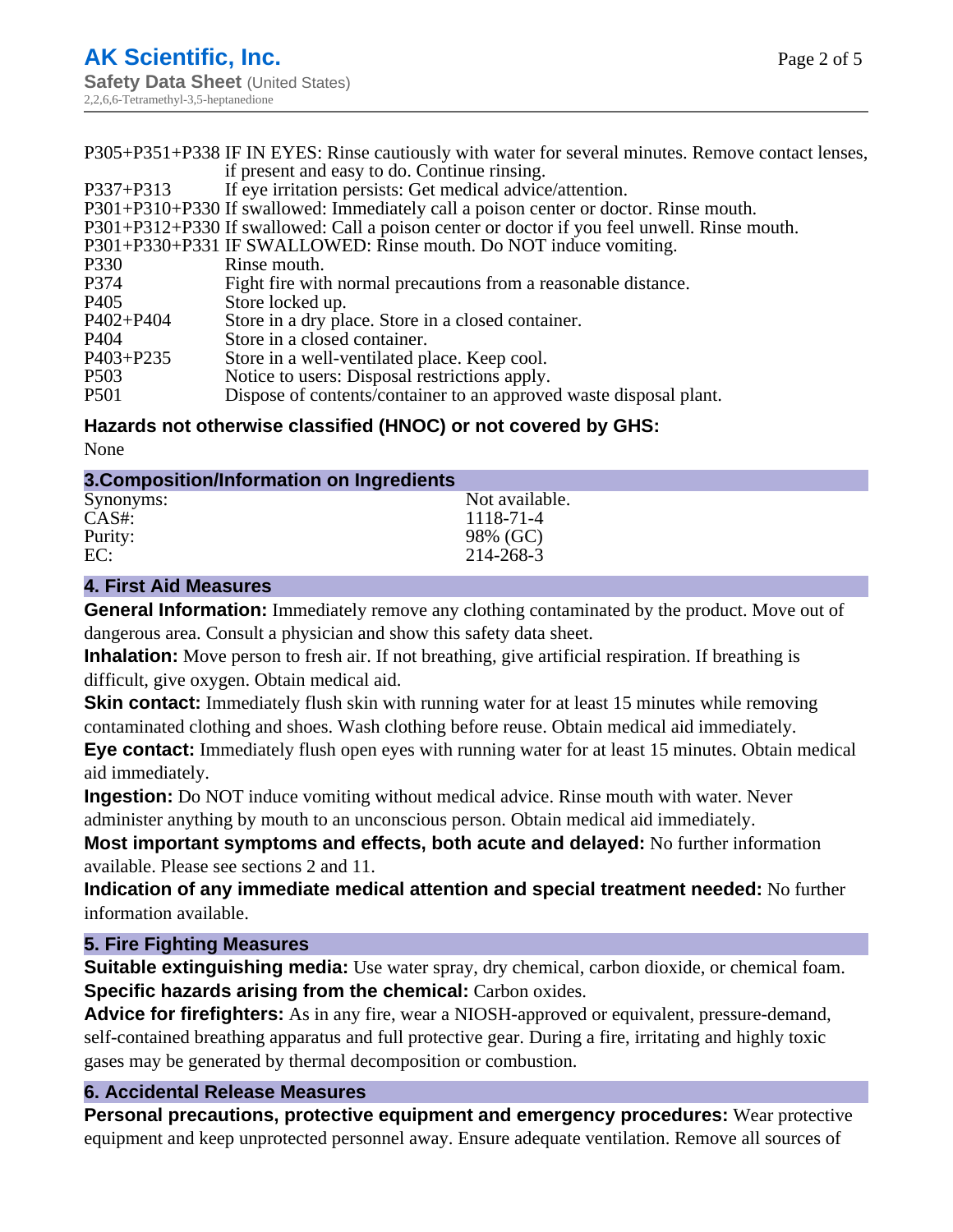ignition. Prevent further leak or spill if safe to do so. For personal protective equipment, please refer to section 8.

**Environmental precautions:** Do not let product enter drains, other waterways, or soil.

**Methods and materials for containment and cleaning up:** Prevent further leak or spill if safe to do so. Vacuum, sweep up, or absorb with inert material and place into a suitable disposal container. Consult local regulations for disposal. See section 13 for further disposal information.

## **7. Handling and Storage**

**Precautions for safe handling:** Avoid contact with skin, eyes, and personal clothing. Wash hands thoroughly after handling. Avoid breathing fumes. Use only with adequate ventilation. Wear suitable protective clothing, gloves, and eye/face protection. Keep away from sources of ignition. Minimize dust generation and accumulation. Keep container tightly closed. Open and handle container with care. Do not eat, drink, or smoke while handling.

**Conditions for safe storage, including any incompatibilities:** Store in a tightly-closed container when not in use. Store in a cool, dry, well-ventilated area away from incompatible substances. Keep away from sources of ignition. ,Store long-term in a cool, dry place.

## **8. Exposure Controls/Personal Protection**

### **Exposure limits:**

| OSHA PEL:  | Not available. |
|------------|----------------|
| NIOSH REL: | Not available. |
| ACGIH TLV: | Not available. |

**Appropriate engineering controls:** Avoid contact with skin, eyes, and clothing. Wash hands before breaks and immediately after handling the product. Facilities storing or utilizing this material should be equipped with an eyewash fountain. Use adequate general and local exhaust ventilation to keep airborne concentrations low.

## **Personal protection**

| Eyes:        | Based on an evaluation of the eye or face hazards present, wear chemical splash-resistant<br>safety glasses or goggles with side protection. A face shield may be appropriate in some<br>workplaces. Use eyewear tested and approved under appropriate government standards<br>such as OSHA 29 CFR 1910.133 or EU EN166.                                                                                                |
|--------------|-------------------------------------------------------------------------------------------------------------------------------------------------------------------------------------------------------------------------------------------------------------------------------------------------------------------------------------------------------------------------------------------------------------------------|
| Hands:       | Wear gloves selected based on an evaluation of the possible hazards to hands and skin,<br>the duration of use, the physical conditions of the workplace, and the chemical resistance<br>and physical properties of the glove material.                                                                                                                                                                                  |
|              | Skin and body: Protective clothing must be selected based on the hazards present in the workplace, the<br>physical environment, the duration of exposure, and other factors. No fabric can provide<br>protection against all potential hazards; therefore it is important to select the appropriate<br>protective clothing for each specific hazard. At the minimum, wear a laboratory coat and<br>close-toed footwear. |
| Respiratory: | Respirators are not a substitute for accepted engineering control measures such as<br>enclosure or confinement of the operation, general and local ventilation, and substitution<br>of less toxic materials. When respiratory personal protective equipment is appropriate<br>based on an assessment of respiratory hazards in the workplace, use a NIOSH- or<br>CEN-certified respirator.                              |

| 9. Physical and Chemical Properties |                                                  |  |  |
|-------------------------------------|--------------------------------------------------|--|--|
| <b>Physical State:</b>              | Colorless to yellow clear liquid or low mp solid |  |  |
| Molecular Formula:                  | C11H20O2                                         |  |  |
| Molecular Weight:                   | 184.28                                           |  |  |
| Odor:                               | Not available.                                   |  |  |
| pH:                                 | Not available.                                   |  |  |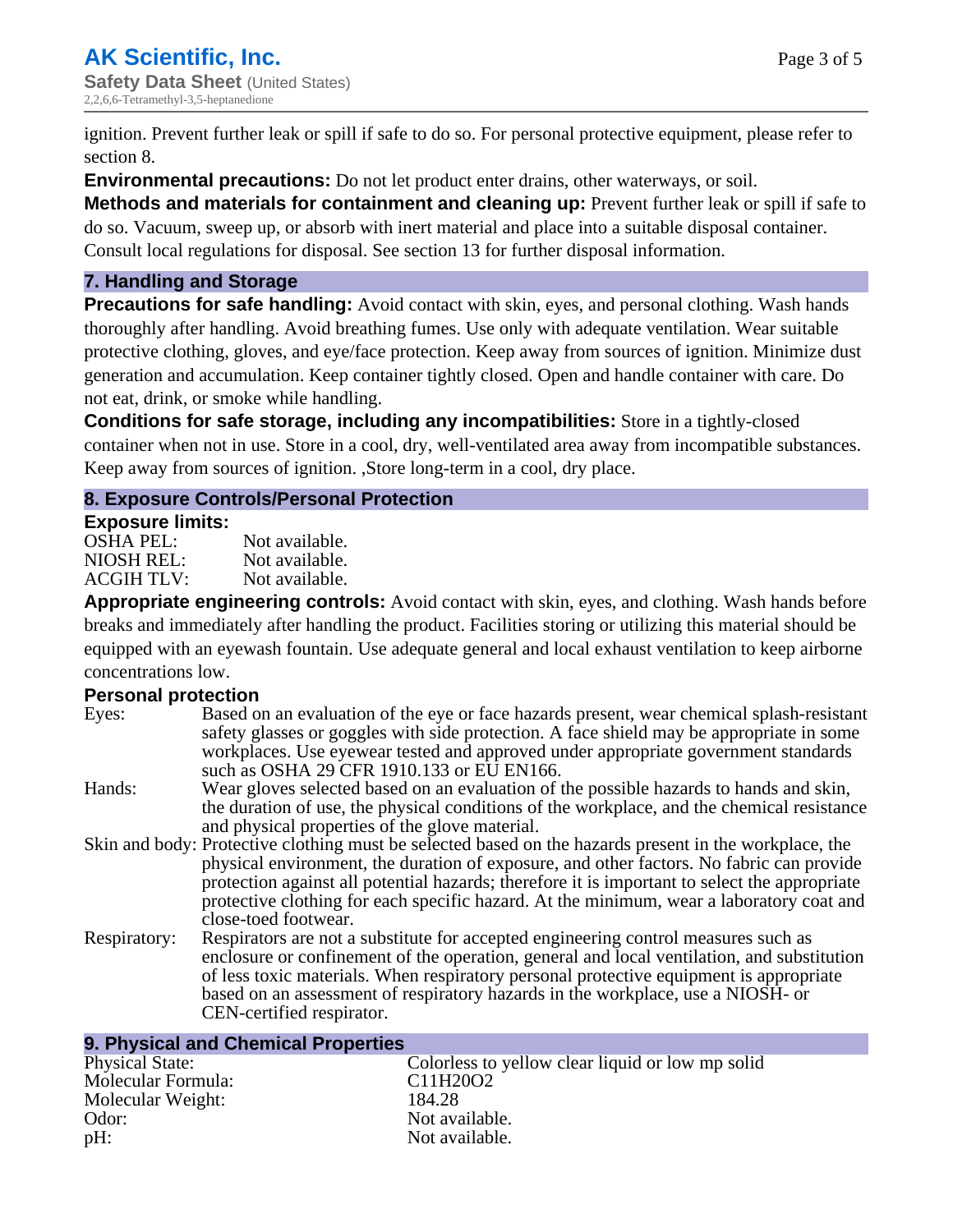| <b>Boiling Point Range:</b>       | $72-73$ °C (6 mmHg)   |
|-----------------------------------|-----------------------|
| Freezing/Melting Point:           | $19^{\circ}$ C        |
| <b>Flash Point:</b>               | $67^{\circ}$ C        |
| <b>Evaporation Rate:</b>          | Not available.        |
| Flammability(solid,gas):          | Please see section 2. |
| Explosive limits:                 | Not available.        |
| Vapor Pressure:                   | Not available.        |
| Vapor Density:                    | Not available.        |
| Solubility:                       | Not available.        |
| <b>Relative Density:</b>          | 0.889                 |
| Refractive Index:                 | 1.4579-1.4599         |
| Volatility:                       | Not available.        |
| <b>Auto-ignition Temperature:</b> | Not available.        |
| <b>Decomposition Temperature:</b> | Not available.        |
| <b>Partition Coefficient:</b>     | Not available.        |
|                                   |                       |

#### **10. Stability and Reactivity**

Reactivity: Not available.<br>Chemical stability: Stable under re Possibility of hazardous reactions: Not available. Conditions to avoid: Dust generation.<br>
Incompatible materials: Strong oxidizing Hazardous decomposition products:

Stable under recommended temperatures and pressures. Strong oxidizing agents.<br>Carbon oxides.

# **11. Toxicological Information**

Acute toxicity: Routes of exposure: The Inhalation, eve contact, skin contact, ingestion. Symptoms related to the physical,chemical and toxicological characteristics:

Not available.<br>Not available. Skin contact may result in inflammation characterized by itching, scaling, reddening, blistering, pain or dryness. Eye contact may result in redness, pain or severe eye damage. Inhalation may cause irritation of the lungs and respiratory system. Overexposure may result in serious illness or death.

## **Carcinogenicity**

IARC: Not classified.<br>
Not listed. Not listed. OSHA: Not listed. Acute toxic effects: Inflammation of the eye is characterized by redness, watering, and itching. Skin inflammation is characterized by itching, scaling, reddening, or, occasionally, blistering.

### **12. Ecological Information** Ecotoxicity: Not available.<br>
Persistence and degradability: Not available. Persistence and degradability: Bioaccumulative potential: Not available. Mobility in soil:<br>
Other adverse effects:<br>
Other adverse effects:<br>  $\begin{array}{ccc}\n\bullet & \bullet & \bullet \\
\bullet & \bullet & \bullet \\
\bullet & \bullet & \bullet\n\end{array}$ Other adverse effects:

#### **13. Disposal Considerations**

Disposal of waste: Chemical waste generators must determine whether a discarded chemical is classified as hazardous waste. US EPA guidelines for the classification determination are listed in 40 CFR 261.3. Additionally, waste generators must consult state and local hazardous waste regulations to ensure complete and